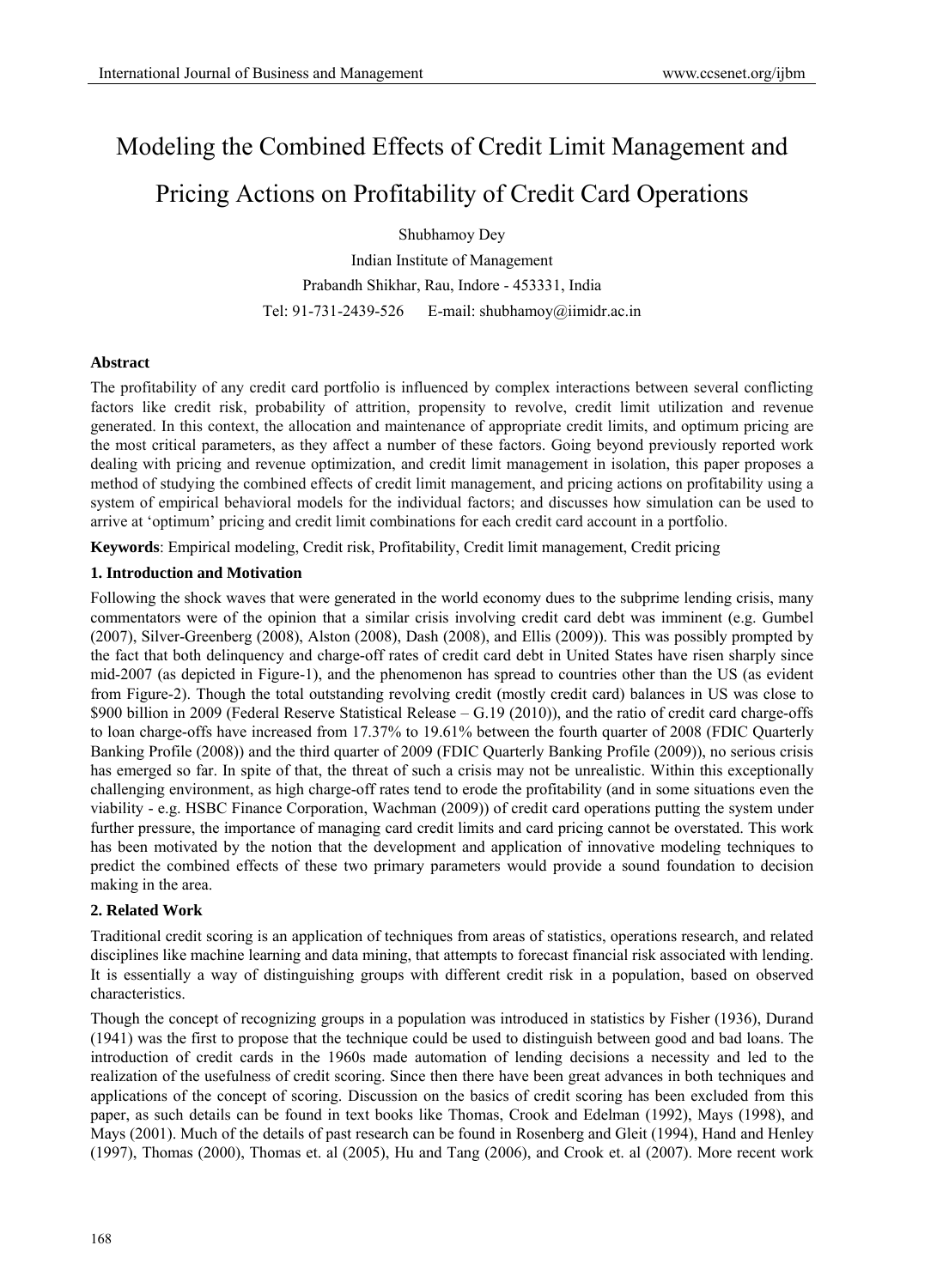on credit scoring have been reported by Chen et. al (2008), Yang and Duan (2008), Twala (2009), Lin (2009), Strokov (2009), Tebboth and Gadi (2009), Malik and Thomas (2009), and Dey (2009a).

Recently, the attention of researchers, as well as practitioners, has been drawn towards empirical modeling of various aspects of profitability as opposed to risk alone. This gradual maturing of the science of modeling within the practical world of credit operations is depicted in Figure-3 below.

The move towards optimization of credit strategies and the focus on profitability is also evident from the discussions appearing in academic literature. For example, Thomas et. al (2002) stress the importance of customer behaviour (apart from credit risk) such as likelihood of responding to a marketing campaign, likelihood of attrition, and propensity to revolve account balance in assessing profitability of an account. Stein (2005) studies the impact of score cut-offs of profitability and proposes a flexible pricing approach that is shown to be more profitable. Lariviere and Poel (2005) discuss the importance of customer retention and profitability prediction using random forest and regression forest techniques. They identify factors like 'next-buy' and defection (to rival products), and the 'evolution' of customers' profitability. Blochlinger and Leippold (2006) derive a profit-maximizing score cut-off and a pricing curve from the ROC curve of a scoring model. Seow and Thomas (2006) describe a method of attracting profitable customers by offering them appropriate credit products. Somers and Whittaker (2007) use quantile regression models to find distributions of profit and loss from a mortgage portfolio for various lending strategies. Sarlija et. al (2009) describe models to predict 'time to default' and discuss how it affects strategies related to profitability. Andreeva et. al (2007) present an empirical investigation of the relationship between revenue and time to default and time to second purchase. Their results indicate that there is scope for improving profit by incorporating time to default and time to second purchase (using survival probability scores) into credit application assessment, along with risk measures. Finlay (2009) stresses the importance of modeling continuous financial objectives of lenders like bad debt, revenue and profit. He uses a genetic algorithm based heuristic algorithm to optimize the profit contribution. His results show that such approaches identify profitable accounts more accurately compared to traditional default risk classification models. Wu and Hand (2007) highlight another aspect of the problem domain. Their work focuses on the modeling of the effects of certain account management actions like writing warning letters to customers who miss payments, on long term objectives like profit. They also attempt to address the inherent 'selection bias' of that type of models. Dey (2009b) proposes the use of a set of interacting models to study the effect of credit limit changes on profitability. Huang (2009) opines that, compared to a traditional modeling approach where a model or scorecard is developed as a generic and stand-alone tool for decision making, this type of 'action-effect' model suite development approach, will be more effective in ensuring a systematic, consistent, and integrated decision-making process. Businesses will benefit even though it takes more effort to design, define, and develop the models.

Phillips (2005) stresses the importance of 'Profit-based Pricing' of credit products. Drawing from the success of the concept in other industries like hotels, airlines, telecommunication and retail, he contends that financial services industry lags behind in thinking that 'Risk-based Pricing is the ultimate in pricing sophistication'. This is because risk-based pricing does not take into account customer price sensitivity. It is also pointed out that lenders in the financial services industry have a big advantage over firms in other industries like retail, as they have huge databases containing 'failed sales' information. Ten key points for successful implementation of profit-based pricing are proposed in the work. Another work in this area is by Renison and Hardt (2008). They discuss how price and revenue optimization in the context of the financial services industry is different from that of other industries, and demonstrate how historical failed sales data can be used to model price sensitivity. They also discuss the implications of risk and revenue on profitability.

It is evident from the discussion of previous work given above that credit risk, risk-based pricing, profit-based pricing, credit limits, and revolving balance changes affect profitability, and that none of these factors can be studied in isolation. This paper studies how actions, related to credit limit management and pricing of credit, taken on credit card accounts influence factors that are related to profitability, and proposes a 'composite action-effect' model to capture the complex interaction between those factors.

### **3. Credit Limit Increase / Decrease Actions and Their Effects**

Though, Wu and Hand (2007) outline the importance of customer reaction to specific actions taken, their work concentrates on the aspect of selection bias. There is very little research work on modeling of the customer reactions to credit limit management actions taken by lenders reported in literature.

Lenders are motivated to take credit limit increase / decrease actions on credit card accounts due to a number of reasons. Credit limit decrease actions are taken primarily to reduce cost of Basel cost of RWA and potential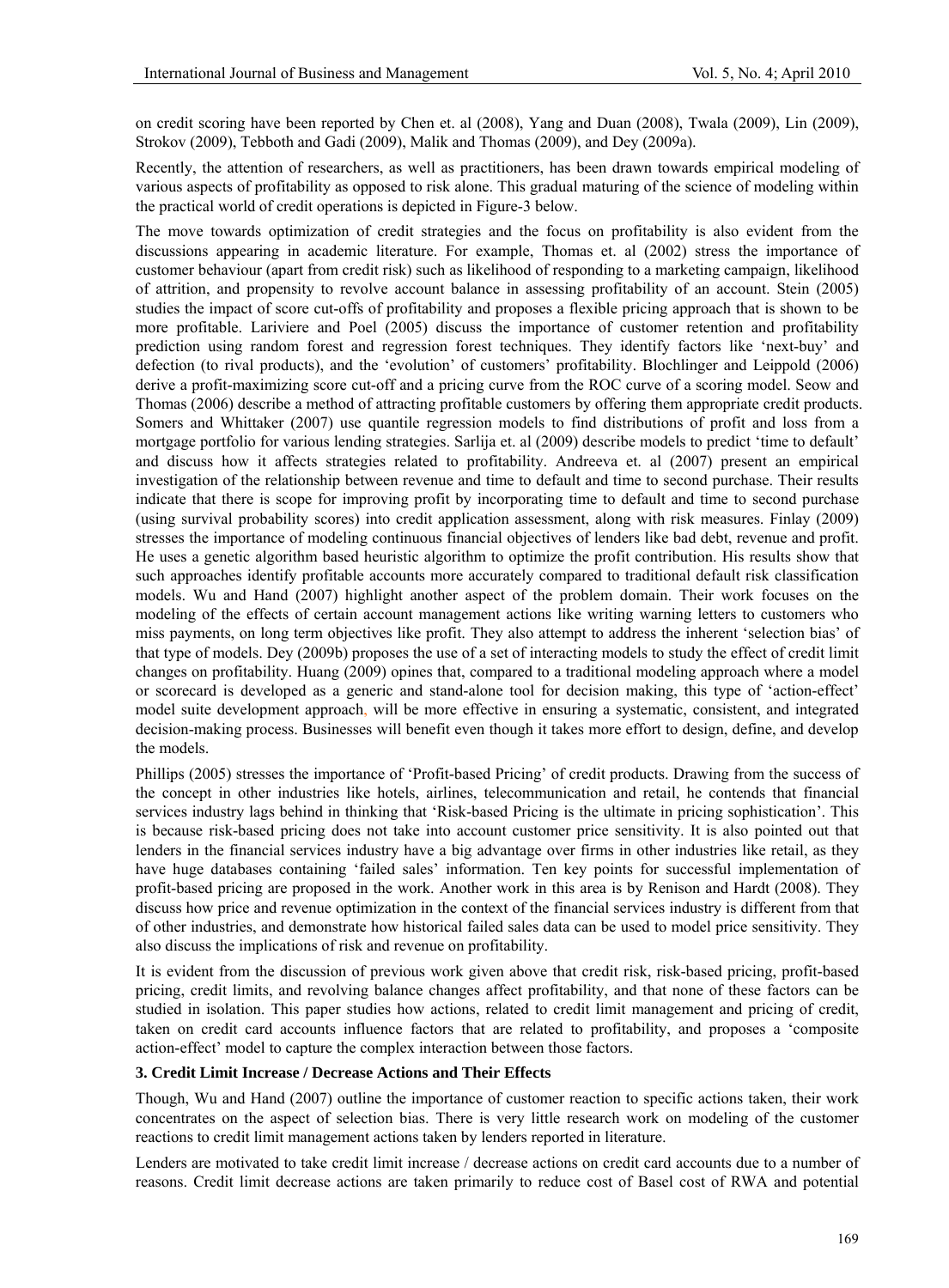losses. Excess unutilized credit limits increase RWA and blocks capital required. High unutilized credit limits in unused / infrequently used credit cards also increase the potential for fraud substantially. Behavioural models indicate that sudden increase in balances in generally unused credit cards are closely linked to financial hardship of the card holder – as credit limits on other cards run out and payment difficulties make new credit hard to obtain, limits on the unused cards are utilized leading to further aggravation of the situation. To keep LGD under control, it is also appropriate to decrease credit limits on accounts with low behaviour scores. It is therefore in the interest of the lenders to decrease the credit limits on certain types card accounts to the extent possible without prompting adverse reactions from the customers, or where the decrease is justified in spite of adverse customer reaction. On the other hand, an increase in credit limit would normally lead to increase in revolving credit balances and therefore increased revenue. Increasing credit limits can also increase customer loyalty and therefore customer lifetime value. However, limit increases have to be provided only to those accounts that are found 'eligible' under some criteria, and likely to utilize the increased limit to increase the revolving credit balances.

#### **4. Pricing Actions and Their Effects**

The economics of credit cards from the point of view of users as well as issuers has generated immense interest. Academics and practitioners alike have attempted to understand the dynamics behind credit card usage, and the costs and prices associated. The cost of credit card finance (to the consumer) has been traditionally perceived to be 'high', and has been the subject of a number of public policy debates. An article by Ausubel (1991) was one of the first to highlight that though the credit card market resembled a competitive one, the interest rates charged were high and 'sticky' downwards. Ausubel (1991) and others like Calem and Mester (1995), and Stango (2002) have attempted to address the apparent paradox based on asymmetry of information, search costs and switching costs. Another argument, put forward by Calem and Mester (1995), to explain the downward stickiness of interest rates, is that banks have an incentive not to unilaterally lower interest rates. Canner and Luckett (1992), and Cargill and Wendel (1996) argue that majority of card holders have little to gain by searching for lower rates because they are convenience users (i.e. those who repay the full card balance by due date) rather than borrowers (i.e. those who maintain a revolving balance and pay interest).

However, the competitive landscape changed starting form the early 1990s, possibly triggered by the lowering search costs and removal of asymmetry of information due to widespread adoption of the internet in key credit card markets like US and Europe. By 2002 interest rates came down by approximately five percentage points from the levels prevailing till 1991. During the same period, the previously ubiquitous annual fee on credit cards was almost eliminated. Much of these changes can be attributed to corrections of some of the 'imperfections' in the competitive market. Another very significant change was the shift away from risk-indifferent single (or at best a few) price structure(s) to risk-based pricing (Furletti (2003)). Risk-indifferent pricing (as discussed by Furletti (2003), Berlina and Mester (2004), and others) implies that low risk credit card users cross-subsidize the high risk ones. In the more competitive environment of the period following the late 1990s, this would lead to a problem known as 'adverse selection' (refer to Phillips and Raffard (2009), and Huang and Thomas (2009) for details) for card issuers who did not follow risk-based pricing. The move to risk based pricing and the loss of revenue due to discontinuance of annual fees, resulted in complex pricing structures. There are three main revenue streams in the credit card industry: viz, interest on revolving balances, various fees, interchanging charges on transactions. Out of the three, interchange charges are levied by card associations like Visa and MasterCard, and are shared between the 'acquirer', the card association and the 'issuer' as per agreed interchange rules. Interchange charges, sharing agreements, and how it affects card users and other consumers has its own line of debates and associated research, but as these charges do not come under the purview of card issuer pricing actions, they are beyond the scope of this work.

Interest on revolving balances is initially set based on the card features offered, fee structures associated and the risk profile of the applicant. However, the actual effective revenue can depend on a number of factors like 'introductory' rates on purchases and / or balance transfers, (typically higher) rates on cash / 'cash like' transactions, rules about how and when interest is calculated, and how payments are allocated to balances carried at different interest rates. Under risk-based pricing, the lender can revise interest rates (i.e. implement price change actions) of card users whose risk profiles change during the course of borrower-lender relationship.

After the elimination of fixed annual fees, which would have resulted in adverse selection, most card issuers have either revised some of the existing fees or introduced new fees to compensate the revenue lost. Fees form a substantial part of the revenue of credit card issuers, and can be a significant cost to some card users. While some fees are 'risk-related' fees, others are 'service-related' fees. Lender's risk models have revealed that borrowers who do not pay their bills on time, spend over their credit limits or do not have sufficient funds to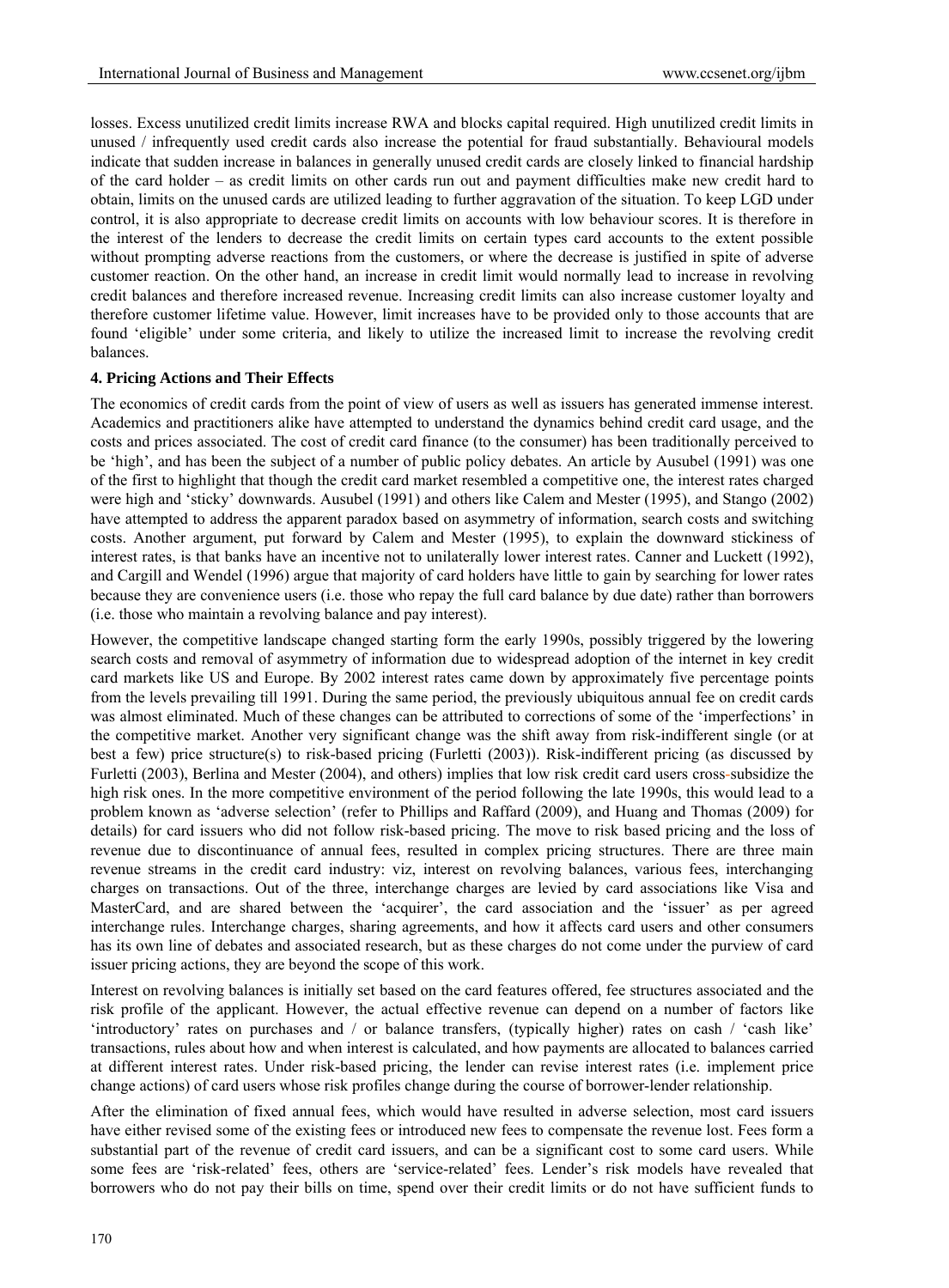support cheques they write, fall into a higher risk category than others. Cash and cash equivalent transactions carry high risk of fraud. Hence, fees like late fees, over-limit fees, bounced-cheque fees and cash advance charges are classed as risk-related fees. Other fees like those for statement copies and replacement cards are related to specific services, and are classed as service-related fees.

Card issuers package various 'features' and price structures to create a multitude of credit card 'products' to cater to customers with different usage patterns and perceived values. In the context of this paper, the effective rate(s) of interest and the fee structure for a particular product constitute the 'price' of that product. The cost incurred under this new complex pricing regime could vary greatly between different card users depending on their risk profile, usage pattern and the credit card product that is used. Also, as explained by Yang et. al (2007), users who change their usage pattern (from the expected usage pattern for which they had chosen an 'optimal' set of card features), face high costs due to the set of card features becoming 'sub-optimal' for the new usage pattern. This sub-optimality can also result from changes in pricing structure is effected by the lender (i.e. pricing actions taken) rather than changes in the borrower's usage pattern. In the current competitive environment, this implies a high likelihood of attrition. Thus, risk-based pricing can by no means be the ultimate in pricing, and to reach anywhere near optimality in credit card profitability many aspects need to be considered. Phillips (2005), for example, suggests ten key points. Among the most critical considerations are the effects of pricing on the revolving balances and probability of attrition.

Furthermore, the appropriate actions should ideally be determined for each individual 'eligible' account because firstly, the 'quantum' of the action (e.g. the amount by which the credit limit should be increased / decreased or the basis points by which the rate of interest should be increased / decreased) will depend on the profile of each eligible account, and secondly the reaction of each account holder is likely to be different. Thus, as shown in Figure-3 below, profit optimizing credit limit management strategies are oriented towards account level actions and account level profits.

### **5. Modeling the Effects of the Actions**

The interactions between the variables that affect the target variable (i.e. profit) are complex. The Influence Diagram shown in Figure-4 below attempts to depict some of these. In this example three (input) variables: 'Behaviour Score', 'Utilization', and 'Propensity to Revolve' have been used to select the accounts eligible for the action. A simple cut-off value based criteria can be devised for the purpose. For example, accounts with behaviour scores below a certain threshold and utilization above a certain level (i.e. high risk accounts) can be chosen for credit limit decrease and / or interest rate increase action(s). Interest rate increase, in this case, would possibly be restricted to the accounts with high (i.e. above a threshold value) propensity to revolve because increasing interest rates on accounts of convenience users (rather than borrowers) will have little or no effect on revenue generated.

Most of the possible actions produce opposing effects, and the overall effect on the target variable depends on the strength of each of those opposing effects. For example, increase in credit limit has the desirable effect of increasing revenue, but at the same time both probability of default (i.e. P(Default) in Figure-4 below) and loss given default (LGD) are also increased. Similarly, decrease in credit limit, decreases expected loss but increases the probability of attrition (P(Attrition) in Figure-4) and leads to decrease in expected revenue. The overall effect and the appropriate action will depend on which of these effects is stronger.

The quantum of effects can be expected to have non-linear relationships with the action variables (as shown in Figure-5 below). Also, the direction of the overall effect may reverse beyond certain limits. For example, for a set of accounts with a particular set of characteristics, it might be profitable to increase credit limits up to a certain point beyond which the expected increase in revenue will not compensate the expected loss due to increased risk. The behaviour of each action-effect variable (viz.: 'Probability of Attrition', 'Probability of Default', 'Change in Balance', and 'Loss Given Default') are modeled separately and then the combined effect is studied by calculating the 'Expected Revenue', 'Expected Loss', and then 'Profit'.

The possible behaviour of one of the action-effect variables (attrition) with respect to the action (credit limit decrease, in this case) is depicted in Figure-5. The set of accounts for which these relationships are studied need to be similar to each other with respect to the other (control) variables (like risk – measured by the behaviour score). A series of such relationships (for different values of the control variables) constitute one 'action-effect model'. The relationships are derived from historical data of past champion / challenger testing of strategies, to the extent possible and then extrapolated (as shown in Figure-5).

The implementation of the action-effect system depicted in Figure-4 would require eight component empirical models: (i) Behaviour (risk) score, (ii) Propensity to revolve, (iii) Probability of attrition, (iv) Probability of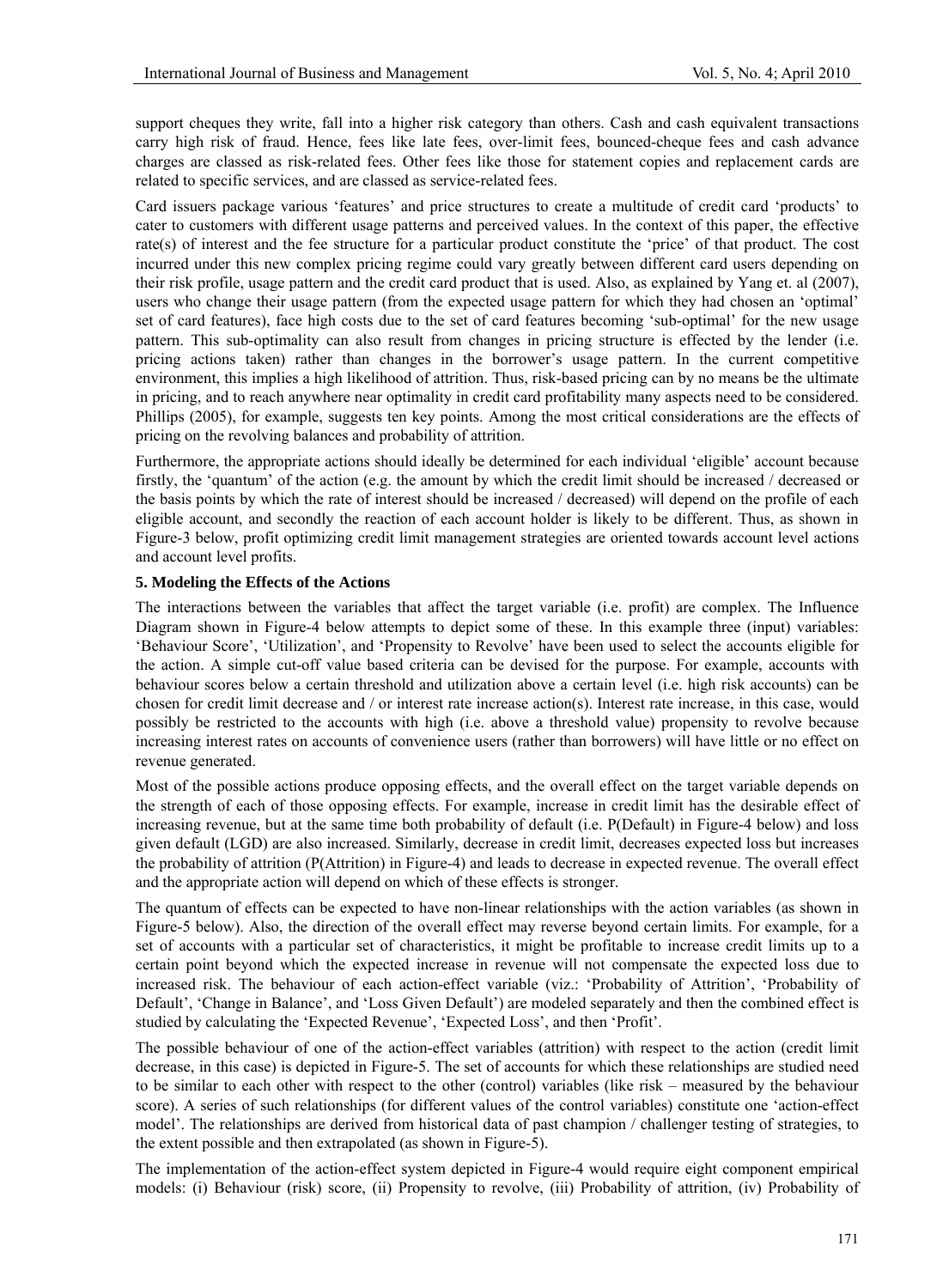default given non-attriter, (v) Loss given non-attriter and defaulter, (vi) Change in revolving balance given non-attriter and non-defaulter, (vii) Change in revenue against change in revolving balance, and (viii) Change in revenue against change in non-revolving balance. The modeling technique appropriate for each model would be determined by the nature of the data and relationships. For example, behavior score models are usually in the form of scorecards, while change in revenue against change in revolving balance models are usually a set of linear equations because for any given card account the applicable APR is constant at any one point in time. Since, attrition behaviour is dependant on a number of factors, probability of attrition can also be modeled as a scorecard. For constructing each component model the pre-requisite is the availability of enough data for the population sub-segment. For example, to construct model (vi) Change in revolving balance given non-attriter and non-defaulter, sufficient data (possibly from previous champion / challenger testing) would be required for the population sub-segment 'non-attriter and non-defaulter' for a number of combinations of credit limits and APRs. However, most credit card issuers have accumulated champion / challenger data over the years, enabling model construction (with the help of judicious extrapolation in some cases).

#### **6. Using the Model**

Ideally, an 'optimum' credit limit that leads to maximum profit could be derived for each account by 'simulating' the effect of increase / decrease actions over a range of action variable values. In practice this is approximated by applying 'simulation' to sets of similar accounts. For example, narrow range of values of the input variables can be used to divide accounts into sets for simulation. Thus, accounts within a narrow range of Behaviour Scores, Utilization and Propensity to Revolve would define sets of accounts, and simulation would be used to find the approximate 'optimum' credit limit and pricing combinations for each set of accounts. Increase / decrease action would then be taken to bring the credit limit and / or price associated with each account in a set to the optimum of that set.

### **7. Conclusions and Further Work**

In this work a method of modeling the combined effect of actions pertaining to both quantity and price of credit (i.e. credit limit management and pricing) has been examined, and a way of using the model to set credit limits and prices of accounts consistent with the objective of maximizing profit has been discussed.

The 'theoretical' optima obtained by the process described in Section-6 above are valid only in the absence of business constraints. However, credit card lenders have to operate under various business constraints like resource limits, growth targets, bad debt limits, APR caps for market positioning, a minimum time interval between two consecutive APR changes to maintain stability, and a cap on the maximum price change allowed each time. The actions taken would become optimal in the business context only when the expected incremental profit is maximized under the given constraints. A way of introducing constraints into the model needs to be found.

As shown by Wu and Hand (2007) there is an inherent selection bias in models of this type, and since unlike the situation with reject inference described by Crook and Basnik (2004), the proportion of unselected cases are not small, the effect of the bias cannot be ignored. Pricing actions on individual accounts (i.e. the scenario investigated in this work) should have no effect on probability of default (as shown in Figure 4). However, if the price is set too high, over a period of time adverse selection would manifest itself through the attrition of accounts with low risk, thereby increasing the overall risk of the portfolio of accounts. Also, where champion / challenger data is not available, the model building requires extensive extrapolation. The validity of this has not been established. All these three aspects need to be investigated further.

#### **References**

Alston, J. (2008). The next phase: credit card crisis. [Online] Available: http://abclocal.go.com/kgo/story?section=news/business&id=6061006 (January 31, 2010)

Andreeva, G., Ansell, J., & Crook, J. (2007). Modelling profitability using survival combination scores, *European Journal of Operational Research*, 183, 1537-1549

Ausubel, L. (1991). The failure of competition in the credit card market. *The American Economic Review*, 81, 50–81

Berlina, M., & Mester, L.J. (2004). Credit card rates and consumer search. *Review of Financial Economics*, 13, 179–198

Blochlinger, A., & Leippold, M. (2006). Economic benefit of powerful credit scoring. *Journal of Banking & Finance*, 30, 851–873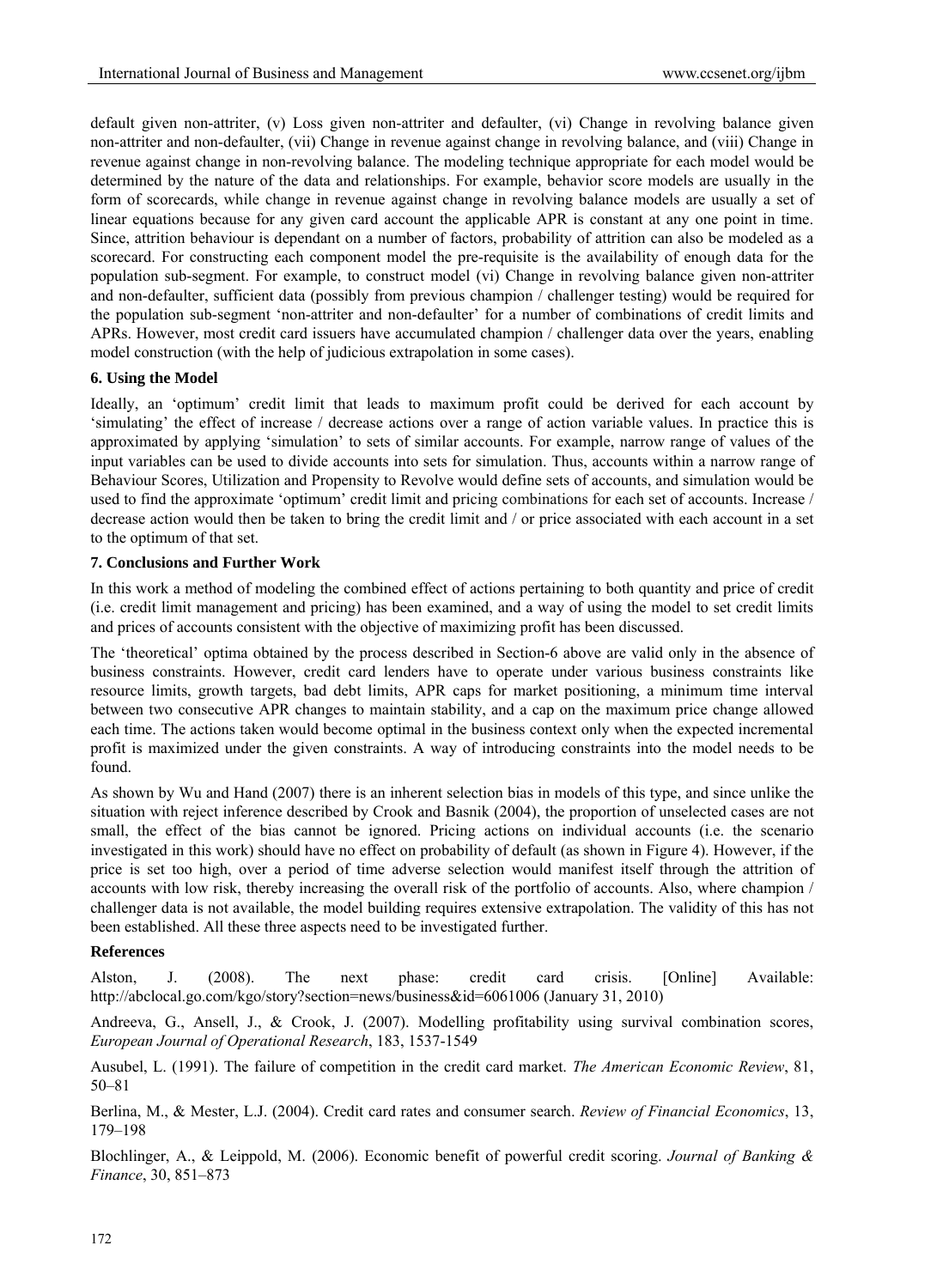Calem, P. S., & Mester, L.J. (1995). Consumer behavior and the stickiness of credit-card interest rates. *The American Economic Review*, 85, 1327–1336

Canner, G.B., & Luckett, C.A. (1992). Developments in the pricing of credit card services. *Federal Reserve Bulletin*, 78, 652–666

Cargill, T. F., & Wendel, J. (1996). Bank credit cards: Consumer irrationality versus market forces. *The Journal of Consumer Affairs*, 30, 373–389

Chen, J., Pan, H., Han, Q., Chen, L., & Ni, J. (2008). Credit Risk Assessment Model Based On Domain Knowledge Constraint. *Proceedings of the 2008 International Multi-symposiums on Computer and Computational Sciences*, Shanghai, China

Crook, J., & Banasik, J. (2004). Does reject inference really improve the performance of application scoring models, *Journal of Banking and Finance*, 28, 857–874

Crook, J., Edelman, D. B., & Thomas, L. C. (2007). Recent Developments in Consumer Credit Risk Assessment. *European Journal of Operational Research*, 183, 1447-1465

Dash, E. (2008). Consumers Feel the Next Crisis: It's credit Cards. [Online] Available: http://www.nytimes.com/2008/10/29/business/29credit.html (January 31, 2010)

Dey S. (2009a). A Two-stage Approach to Consumer Credit Scoring. *Modeling and Analysis of Safety and Risk in Complex Systems / Proceedings of the Ninth International Scientific School*, Saint-Petersburg, Russia

Dey, S. (2009b). Credit Limit Management using Action-effect Models. *Proceedings of the 2009 International Conference on Financial Theory and Engineering*, Dubai, UAE

Durand, D. (1941). *Risk elements in consumer installment financing*. New York: National Bureau of Economic Research

Ellis, D. (2009). Banks' future woes in one word: plastic. [Online] Available: http://money.cnn.com/2009/03/09/news/companies/banks\_credit\_cards/index.htm (January 31, 2010)

FDIC Quarterly Banking Profile. (2008). Composition of FDIC Insured Institutions' Loan Charge-offs. [Online] Available: http://www2.fdic.gov/qbp/toc.asp?rptdate=/qbp/2008dec&htmfile=alltoc.html (January 31, 2010)

FDIC Quarterly Banking Profile. (2009). Composition of FDIC Insured Institutions' Loan Charge-offs. [Online] Available: http://www2.fdic.gov/qbp/toc.asp?rptdate=/qbp/2009sep&htmfile=alltoc.html#AICQ (January 31, 2010)

Federal Reserve Statistical Release – G.19. (2010). Consumer Credit. [Online] Available: http://www.federalreserve.gov/releases/g19/Current/ (January 31, 2010)

Finlay, S. (2010). Credit scoring for profitability objectives. *European Journal of Operational Research*, 202, 528–537

Fisher, R. A. (1936). The use of multiple measurements in taxonomic problems. *Annals of Eugenics*, 7, 179–188

Furletti, M. J. (2003). Credit Card Pricing Developments and their Disclosure. *Federal Reserve Bank of Philladelphia, Payment Cards Center*. Discussion Paper No. 03-02. [Online] Available: http://ssrn.com/abstract=572585 or doi:10.2139/ssrn.572585

Gumbel, P. (2007). The \$915 Billion Bomb in Consumers' Wallets. [Online] Available: http://money.cnn.com/2007/10/29/magazines/fortune/consumer\_debt.fortune/index.htm (January 31, 2010)

Hand, D. J., & Henley, W. E. (1997). Statistical classification methods in consumer credit. *Journal of the Royal Statistical Society, Series A*, 160, 523–541

Hu, X., & Tang, Y. (2006). ANN-Based Credit Risk Identification and Control for Commercial Banks. *Proceedings of the Fifth International Conference on Machine Learning and Cybernetics*, Dalian, China

Huang, B., & Thomas, L.C. (2009). Credit card pricing and impact of adverse selection. *Proceedings of Credit Scoring Conference - XI*, Edinburgh, UK

Huang, E. X. M. (2009). Decision Science in Retail Banking: Innovation at Work. *The Capco Institute Journal of Financial Transformation*, 23, 115-120.

Larivière, B., & Poel, V.D. (2005). Predicting customer retention and profitability by using random forests and regression forests techniques. *Expert Systems with Applications*, 29, 472-484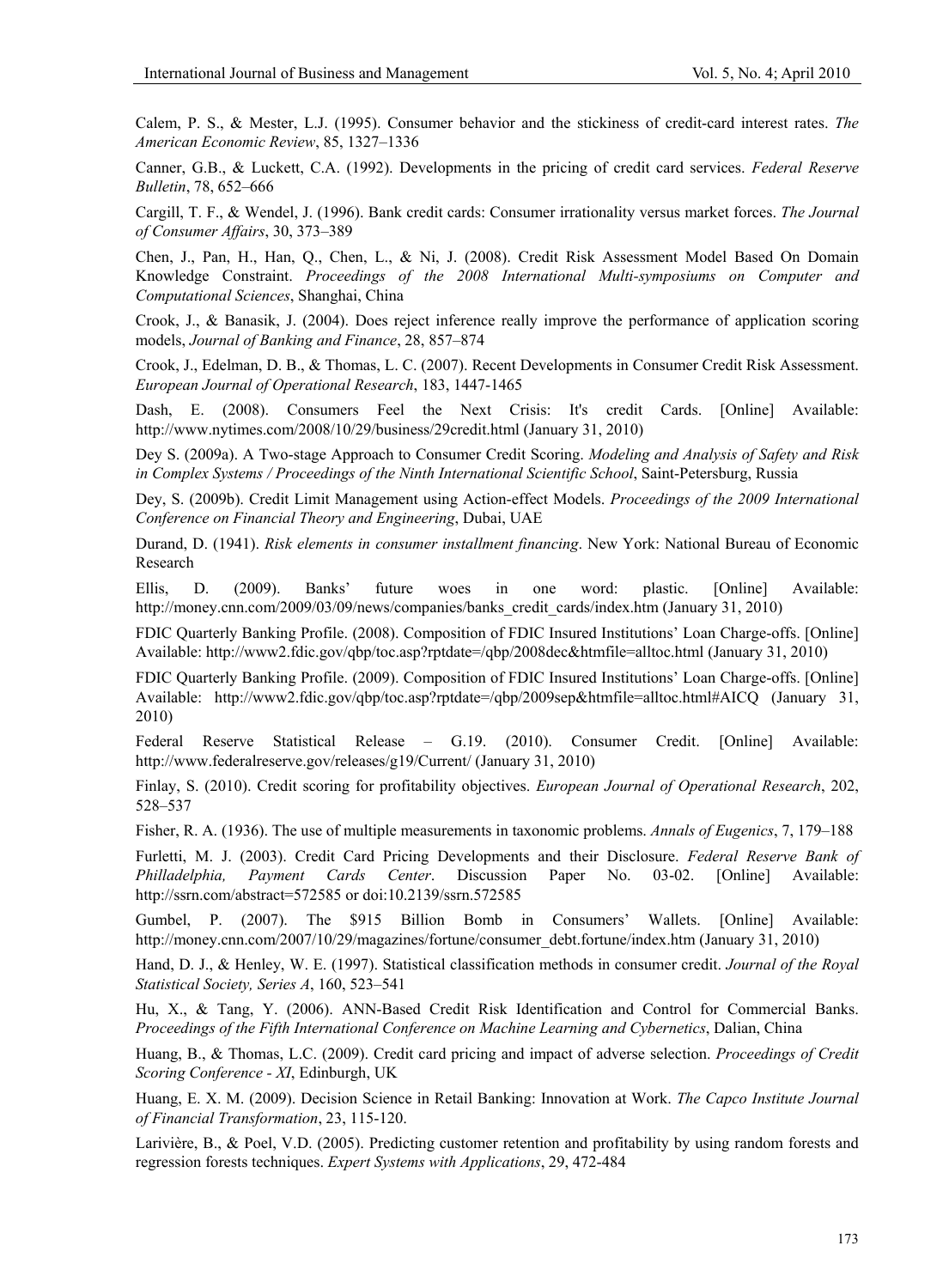Lin, S.L. (2009). A new two-stage hybrid approach of credit risk in banking industry. *Expert Systems with Applications*, 36, 8333–8341

Malik, M., & Thomas, L.C. (2009). Modelling credit risk in portfolios of consumer loans: Transition Matrix Model for Consumer Credit Ratings. *Proceedings of Credit Scoring Conference - XI*, Edinburgh, UK

Mays, E. (1998). *Credit risk modeling*. Chicago: Glenlake Publishing

Mays, E. (2001). *Handbook of Credit scoring*. New York: American Management Association

Phillips, R., & Raffard, R. (2009). Theory and Empirical Evidence for Price-Driven Adverse Selection in Consumer Lending. *Proceedings of Credit Scoring Conference - XI*, Edinburgh, UK

Phillips, R. (2005). *Pricing and Revenue Optimization*. Stanford: Stanford University Press

Renison, K., & Hardt, L. (2008). Price and Revenue Optimization for Banking. *Proceedings of the SAS Global Forum 2008*, San Antonio, Texas, USA

Rosenberg, E., & Gleit, A. (1994). Quantitative methods in credit management: a survey. *Operations Research*, 42, 589–613

Sarlija, N., Bensic, M., & Zekic-Susac, M. (2009). Comparison procedure of predicting the time to default in behavioural scoring, *Expert Systems with Applications*, 36, 8778–8788

Seow, H., & Thomas, L. C. (2006). Using adaptive learning in credit scoring to estimate take-up probability distribution. *European Journal of Operational Research*, 173, 880–892

Silver-Greenberg, J. (2008). The Next Meltdown: Credit-Card Debt. [Online] Available: http://www.businessweek.com/magazine/content/08\_42/b4104024799703.htm (January 31, 2010)

Somers, M., & Whittaker, J. (2007). Quantile regression for modelling distributions of profit and loss. *European Journal of Operational Research*, 183, 1477–1487

Stango, V. (2002). Pricing with consumer switching costs: Evidence from the credit card market. *Journal of Industrial Economics*, 50, 475–92

Stein, R. M. (2005). The relationship between default prediction and lending profits: Integrating ROC analysis and loan pricing. *Journal of Banking & Finance*, 29, 1213–1236

Strokov D. S. (2009). Criteria of Identification of LP-Models of Credit Risk under Statistical Data. *Modeling and Analysis of Safety and Risk in Complex Systems / Proceedings of the Ninth International Scientific School*, Saint-Petersburg, Russia

Tebboth, J., & Gadi, M. (2009). Assessing the use of indeterminates for scorecard model development. *Proceedings of Credit Scoring Conference - XI*, Edinburgh, UK

Thomas, L. C. (2000). A survey of credit and behavioural scoring: forecasting financial risk of lending to consumers. *International Journal of Forecasting*, 16, 149–172

Thomas, L. C., Crook, J. N., & Edelman, D. B. (1992). *Credit scoring and credit control*. Oxford: Oxford University Press

Thomas, L.C., Edelman, D.B., & Crook, J.N. (2002). *Credit Scoring and its Applications*. Philadelphia: Siam

Thomas, L.C., Oliver, R.W., & Hand, D.J. (2005). A survey of the issues in consumer credit modelling research. *Journal of the Operational Research Society*, 56, 1006-1015

Twala, B. (2010). Multiple classifier application to credit risk assessment. *Expert Systems with Applications*, 37, 3326–3336

Wachman, R. (2009). HSBC faces crisis over US credit cards. [Online] Available: http://www.guardian.co.uk/money/2009/apr/12/hsbc-credit-cards-us-business (January 31, 2010)

Wu, I., Hand & D. J. (2007). Handling selection bias when choosing actions in retail credit applications. *European Journal of Operational Research*, 183, 1560–1568

Yang, C., & Duan, X. (2008). Credit Risk Assessment in Commercial Banks based on SVM using PCA. *Proceedings of the Seventh International Conference on Machine Learning and Cybernetics*, Kunming, China

Yang, S., Markoczy, L., & Min, Q. (2007). Unrealistic optimism in consumer credit card adoption. *Journal of Economic Psychology*, 28, 170–185.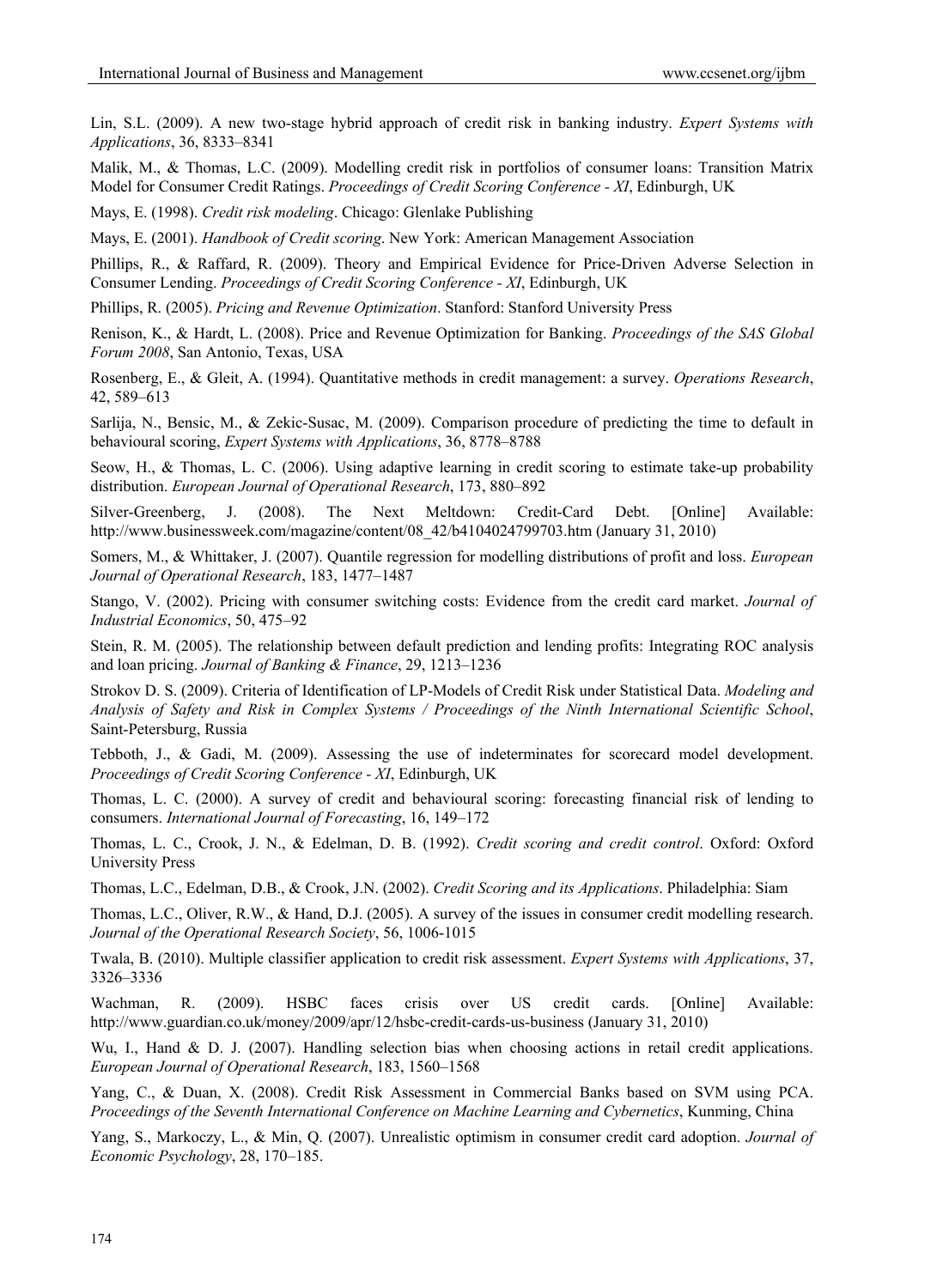

Source: The Federal Reserve

Figure 1. Credit Card Delinquency and Charge-off Rates in United States



*Source: Moody's Credit Card Indices: Oliver Wyman* 

Figure 2. Credit Card Charge-off Rates in US and UK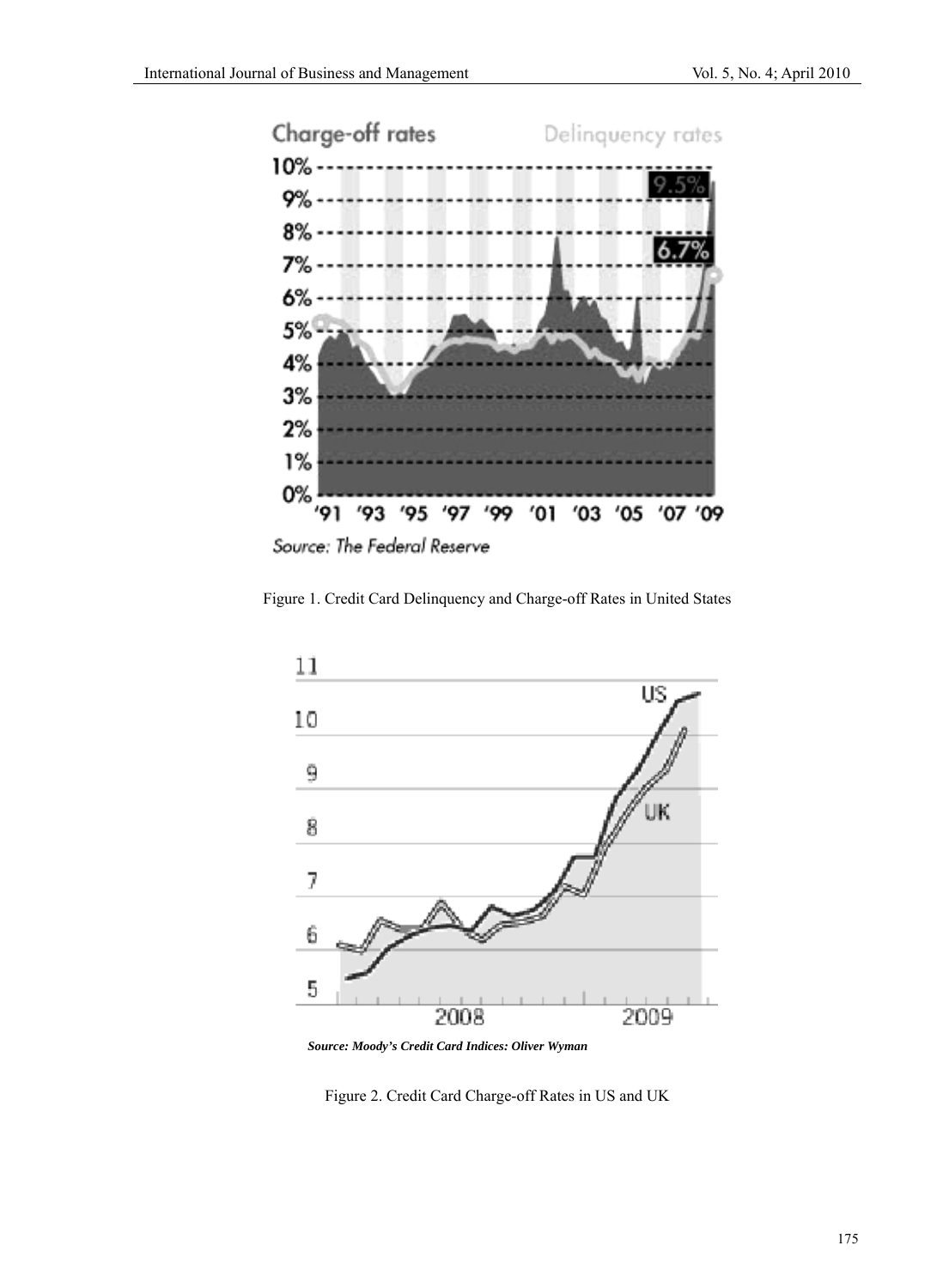

Figure 4. Influence Diagram showing Action-effect Models